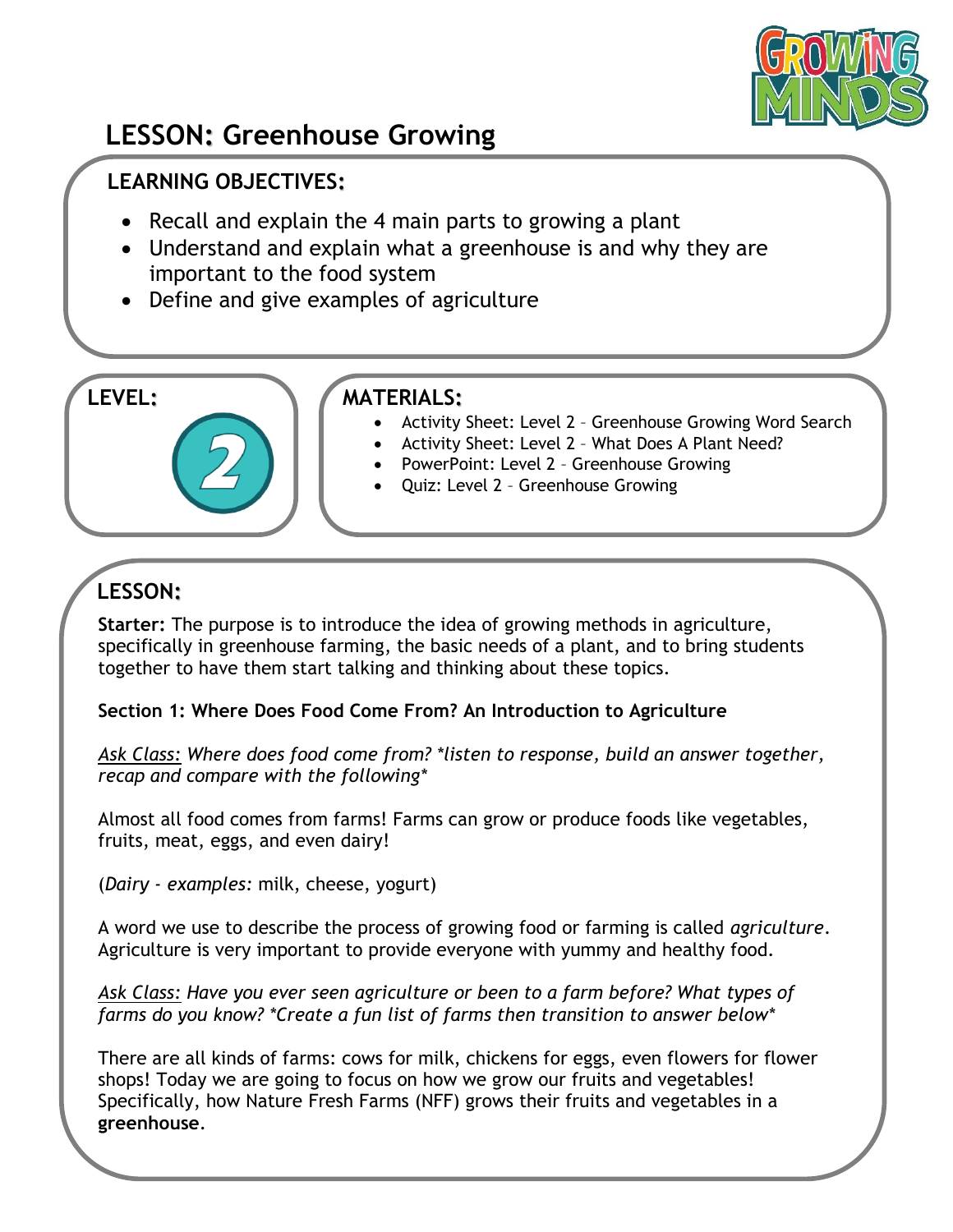

#### **Section 2: What is a Greenhouse?**

*Ask Class: Does anyone know what a greenhouse is? \*listen to response, build an answer together, recap and compare with the following\**

A greenhouse is a large building made for growing plants inside. Usually, greenhouses are controlled by a computer which can tell you everything about the environment inside - such as the temperature, air, and water!

The greenhouse also has very talented workers watching the plants to make sure that they are growing perfectly.

Each greenhouse is slightly different, but let's take a look at how Nature Fresh Farms (NFF) grows their products – Tomatoes, Peppers, and Cucumbers – in their greenhouses!

#### **Section 3: The Key to Growing Produce**

While Tomatoes, Peppers, and Cucumbers are different fruits and vegetables, they are all grown in the greenhouse the same way! There are **4 main parts** to growing these products.

They are:

- **1. A Base**
- **2. Food**
- **3. Support**
- **4. Environment**

#### **Base:**

NFF uses a planter box to grow its vegetables and fruit. Inside the planter box, is something different than soil.

*Ask Class: Can anyone guess what Nature Fresh Farms fruits and vegetables are grown in? \*listen to response, build an answer together, recap and compare with the following\**

They actually use ground up coconut husk (which is the outside of a coconut ground up into little fibres) to grow their products in. Coconut fiber is a great growing medium (*growing medium –* something to grow plants in) because it can help hold on to important minerals (*minerals –* good nutrients living things need to grow), but it also drains some of the extra water. This way, the roots of the plant are not sitting in water and rotting. A healthy base is important to support the roots of a plant**\***.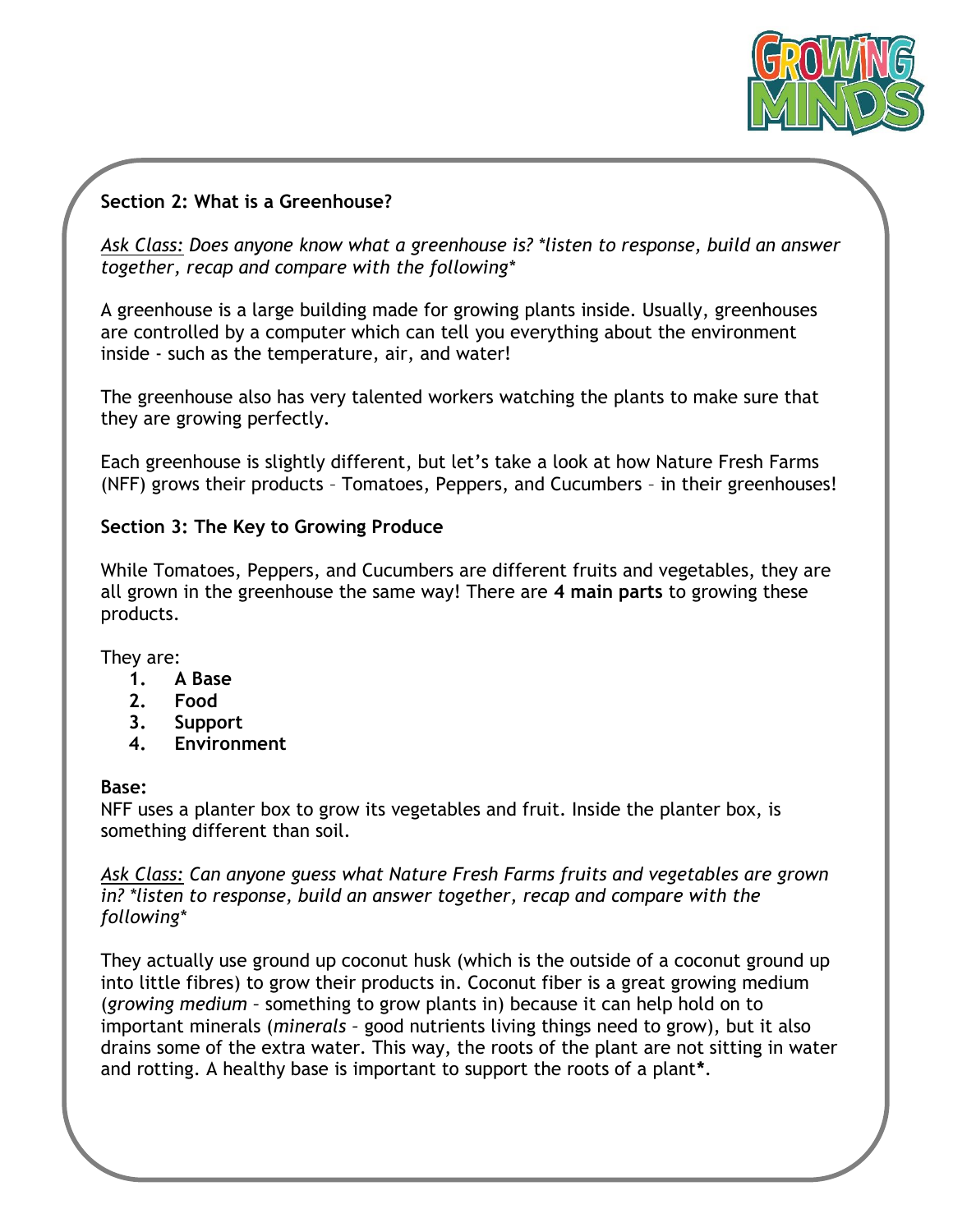

*\*Class Activity: You can demonstrate how the planter box and the coconut husk drain water by holding up a cup with holes in the bottom. Place a small sponge in the bottom of the cup to represent the plant's roots. Slowly pour water in the cup until water begins to drain out the bottom. The water that the sponge has taken in can represent the roots taking in water. Any excess water that is drained out the bottom of the cup can represent the planter box and coconut husk and how they work together to drain the excess water that the roots do not need, just like in the greenhouse!*

#### **Food:**

*Did you know?* Plants need food just like you!

Plants need lots of **water, minerals, and sunshine to be healthy**.

In the greenhouse, drippers (*drippers- plastic tubes which deliver water directly to a plant's roots)* are used to feed the plants water and healthy minerals. The drippers are controlled by computers and carry all the water from around the building to the planter box. Plants are watered throughout the day.

*Fun Fact: NFF uses a closed loop water system! This means that all the extra water that drains out of the planter box gets recycled! This way, there is no water waste.*

Another type of food which plants need is sunshine! The greenhouse uses special glass to allow the sun to shine through into the greenhouse and onto the plant's leaves for energy.

#### **Support:**

Plants need support in order to grow tall. Fruit and vegetables are also often heavy and drag the plants stems down. To help the produce grow up, NFF uses strings and clips for support.

This process is called *vertical growing.*

Vertical growing uses strong string wrapped around the plants which is strung up to the top of the greenhouse.

*Ask Class: Why might Vertical Growing be important?*

Vertical growing allows the plants to grow upwards instead of outwards, producing (*producing* - growing/giving us) more fruits and vegetables.

*Fun Fact: The plants in the greenhouse can grow REALLY big! Tomato plants can grow up to 50 feet! That's like 15 of you!*